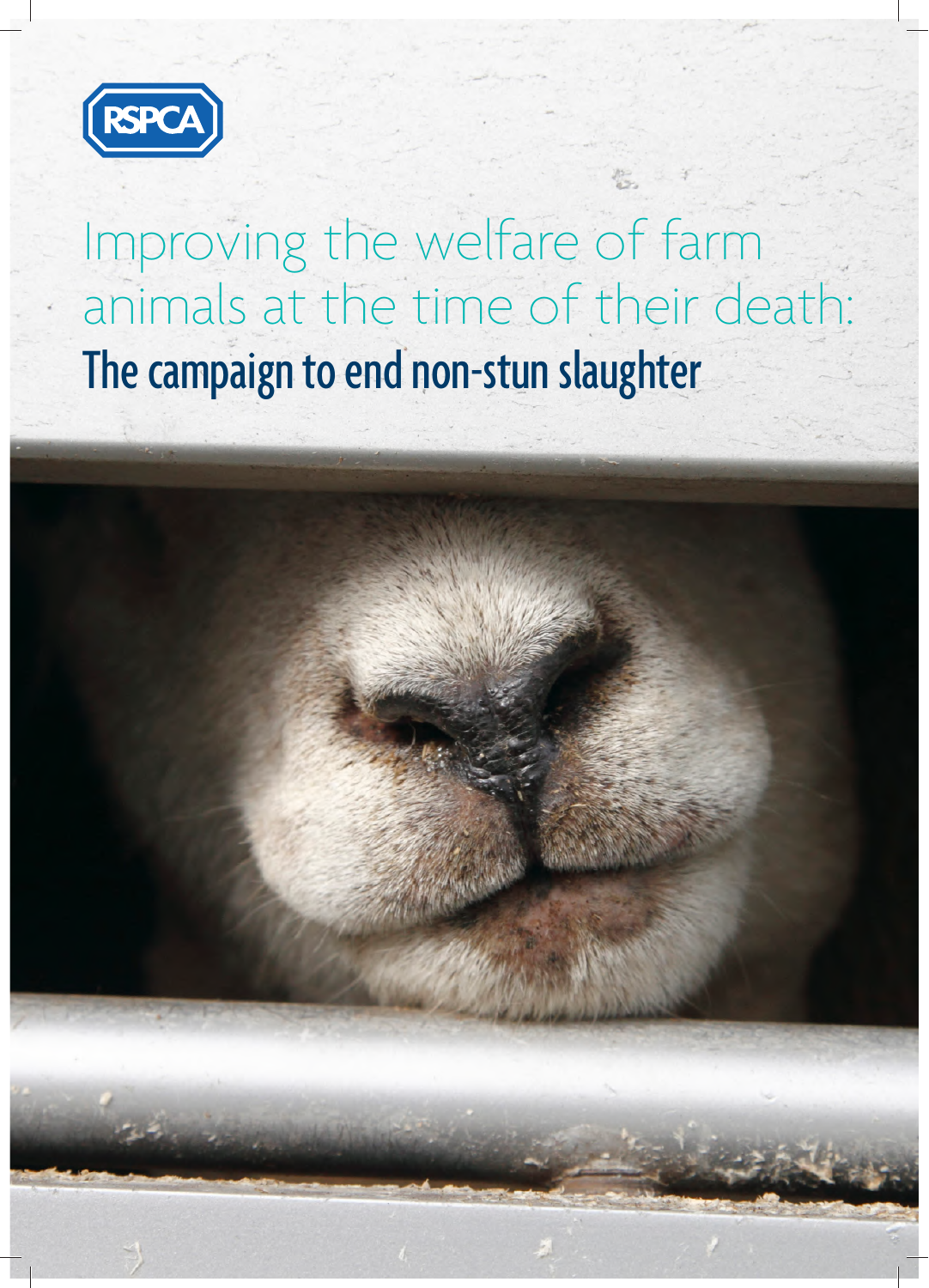## The science



### **Scientific evidence clearly indicates that non-stun slaughter can cause unnecessary suffering.**

A Farm Animal Welfare Council report on the welfare of farmed animals at slaughter or killing concluded that animals that are not stunned suffer<sup>1</sup> "...very significant pain and distress in the *period before insensibility supervenes'.*

Only after prolonged blood loss will the animal become unconscious and insensitive to pain. According to EFSA guidelines<sup>2</sup>, the time taken for animal brains to lose responsiveness is:

- 
- 

When an animal is not stunned before slaughter, the neck cut triggers a barrage of sensory information to the brain in the conscious animal.

- **n** sheep up to 20 seconds **n** cattle – up to 2 minutes
- **n** poultry up to 2.5 minutes.

A 2010 EU report on slaughter practices states<sup>3</sup>: 'There is a critical period after the incision, during which an unstunned animal may temporarily perceive pain and distress before it becomes irreversibly unconscious due to severe blood loss'.

By law, stunning must render an animal immediately unconscious. Methods of stunning include: **n** mechanical stun – e.g. using a captive bolt

**n** electrical stun – e.g. electrical stun tongs and electric water bath **gas stun** – e.g. use of carbon dioxide.

### Electro-immobilising in poultry

With regards to poultry, some halal slaughterhouses use a water bath method to stun poultry in accordance with religious rites involving electrical currents, which would not fall within the legal parameters required for conventional slaughter. In these cases, some birds may be electro-immobilised, resulting in them still being conscious when they are killed. This type of stun, which can be ineffective, is recorded within the 2018 Food Standards Agency report as a 'non-stun'. For other species such as cattle and sheep, there are clear legal parameters to apply a pre-stun for religious rites.

# The law and exemptions



<sup>1</sup> Farm Animal Welfare Council. (2003). Report on the Welfare of Farmed Animals at Slaughter or Killing, Part 1: Red Meat Animals.

**The EU Regulation on the Protection of Animals at the Time of Killing came into force in the UK in 2015. This law states that animals must be stunned (rendered insensible to pain) before they are slaughtered. However, an exemption allows sheep, goats, cattle and poultry to be slaughtered without pre-stunning for religious purposes.**

<sup>2</sup> European Food Safety Authority. (2014). Opinion of the Scientific Panel on Animal Health and Welfare on a request from the Commission related to welfare aspects of the main systems of stunning and killing the main commercial species of animals

The Regulation also sets the parameters for the application of a stun e.g. the electrical current and voltage, to ensure the stun is sufficient and that the animal is insensible (unconscious) until

death supervenes. Slaughter legislation in the UK is devolved to the governments of England, Wales, Scotland and Northern Ireland. Each country implements its own 'Welfare at the Time of Killing' (WATOK) regulations and provides exemptions permitting the non-stun slaughter of animals for Jewish and Muslim communities.

EU law does not prohibit a member state from banning slaughter without pre-stunning or making improvements to slaughter regulations. Indeed many countries and regions have prohibited non-stun slaughter, including Wallonia, Slovenia, Denmark, Latvia and Flanders . At present, there is no commitment from the UK governments to end non-stun slaughter after Brexit.

Furthermore, Regulation 1099/2009 which builds on previous Regulation 93/119 states that "provisions applicable to religious slaughter have been transposed differently depending on national contexts..." Based on this, our interpretation is that national context should mean the domestic market and not include the import requirements of another member state or a third

country market.

3 DIAREL Project, K.vol Holleben et al. (2010). Report on good and adverse practices – Animal welfare concerns in relation to slaughter practices from the viewpoint of veterinary sciences.

The RSPCA and the British Veterinary Association (BVA) oppose the practice of non-stun slaughter for farm animals.

**Farm animals are sentient beings, meaning they experience feelings and emotions and have the capacity to suffer and feel pain. This must be taken into account throughout their life, including at the time of killing.**

**Stunning an animal before they are killed is carried out to ensure the animal is unconscious and will therefore not feel pain or suffer at the time of killing.**

**The slaughter of animals without stunning is happening today in the UK and we would like to:**

- **n** present the facts about non-stun slaughter
- **n** explore current laws affecting slaughter
- $\blacksquare$  dispel some of the myths surrounding non-stun slaughter
- $\blacksquare$  share how you can help farm animals.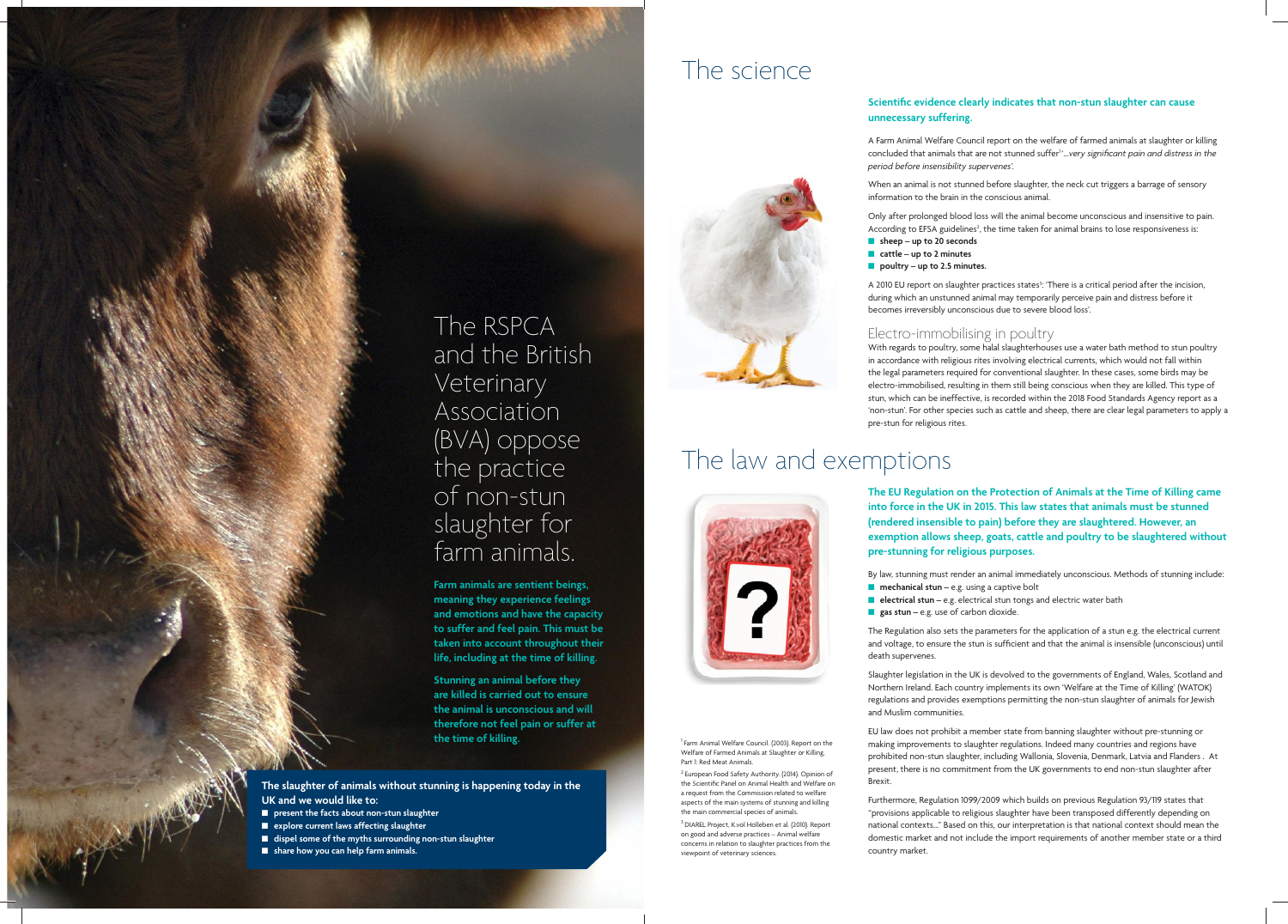# All figures referenced in this report relate to the 2018 Food Standards Agency Survey into Slaughter Methods in England and Wales.

Published February 20194

Over a billion farm animals (excluding fish and crustaceans) are killed each year in the UK. Over 94 million of these animals are killed without being pre-stunned, due to the legal exemption for religious purposes.

### **Farm animals killed in the UK:**

### **Number of farm animals in England subjected to non-stun:**

**Breakdown by species: number of animals killed without stunning and percentage of total number killed:**

None of the governments within the UK have a legal requirement that ensures all animals are stunned before slaughter. However, all animals currently slaughtered in Scotland, Northern Ireland and Wales are being stunned before slaughter.

#### **Non-stun slaughter and trade**

Sheep meat is the only non-stunned meat being exported outside of the UK.

4 2018 Food Standards Agency Survey into Slaughter Methods in England and Wales. February 2019. Available from: www.gov.uk/government/publications/farm-animals-survey-of-slaughter-methods-2018

| broiler (meat) chickens | 936.6 million   41.7 million   12.7 million   9.1 million<br>egg laying hens | sheep       | JIRS |
|-------------------------|------------------------------------------------------------------------------|-------------|------|
| 7.6 million             | 19 million                                                                   | 20 thousand |      |
| turkevs                 | cattle and calves                                                            | goats       |      |

Over 94 million farm animals were slaughtered without pre-stunning in 2018:

### 91.8 million for halal certified meat

### 2.9 million for kosher certified meat

24% of the meat from the 3.1 million sheep not stunned is being exported.

762,231 UK sheep killed by non-stun slaughter were destined for meat export.

# Non-stun slaughter for religious purposes

In the UK, Jewish and Muslim communities are exempt from legal requirements to stun animals before slaughter. Shechita (Jewish) and Halal (Muslim) slaughter methods can involve cutting the animal's throat with a very sharp knife, often without pre-stunning.

### 58% were pre-stunned in line with EU parameters (126 million animals)

Halal labelled meat Traditional halal meat is killed by hand and must be blessed by the slaughterman. It is permissible under some readings of Islamic law for animals to be pre-stunned. However, some sections of the Muslim community do not accept an animal as 'Halal' if it has been stunned. A traditional method of halal slaughter doesn't involve a stun, and requires a deep incision with a sharp knife on the neck that cuts the jugular vein. According to the 2018 FSA Animal Welfare Survey, a larger proportion of halal certified meat comes from animals that have been pre-stunned.

## 218 million animals killed by halal slaughter

### 90,500 animals mostly broiler chickens, were rejected as being unfit for religious consumption and may have entered the food supply unlabelled.



**All animals slaughtered for halal were accepted and the meat was certified for religious consumption.**

Kosher labelled meat

Jewish slaughter, known as shechita, involves a 'Shochet' who performs the slaughter and is trained in Jewish law. A special knife called a chalaf is used which has to be extremely sharp to achieve the desired cut. No animals killed for kosher receive a stun.

### 2.9 million animals killed by kosher slaughter

The FSA report states that: "It is unclear whether or not hind quarters [from animals killed for kosher certified meat] are generally sent on for wider consumption." Therefore, meat from tens of thousands of rejected animals and the unused hind quarters of accepted animals being killed using non-stun methods could be packaged and unlabelled and sold to unsuspecting consumers as conventional meat.

**Religious slaughter and animal welfare can work together. For example, some Muslim communities both in the UK and abroad accept the stunning of animals before slaughter as Halal.**

Sufficient supply for the demand We believe that the spirit of the law is to limit the number of animals subjected to religious slaughter to be sufficient only to meet the demand of the local (national) religious communities. The UK governments at present do not share this view and meat from non-stunned animals is currently being exported to other countries.

Furthermore, some councils, such as Kirklees in West Yorkshire, have a blanket policy to serve non-stunned halal meat in its schools, therefore failing to ensure that non-stunned meat is served only to the communities the exemption is in place for. Other councils such as Lancashire, have a policy to not provide non-stunned meat in their schools.

3.1 million sheep (25%)

90.8 million broiler chickens (9.7%) 38 thousand turkeys (0.5%)

584 thousand egg laying hens (1.4%)

30 thousand other poultry (0.2%) 1.5 thousand

22 thousand cattle and calves (1.1%)

goats (7.5%)

### None of these animals were pre-stunned.

42% were not pre-stunned or were poultry that were ineffectively

# stunned (91.8 million animals)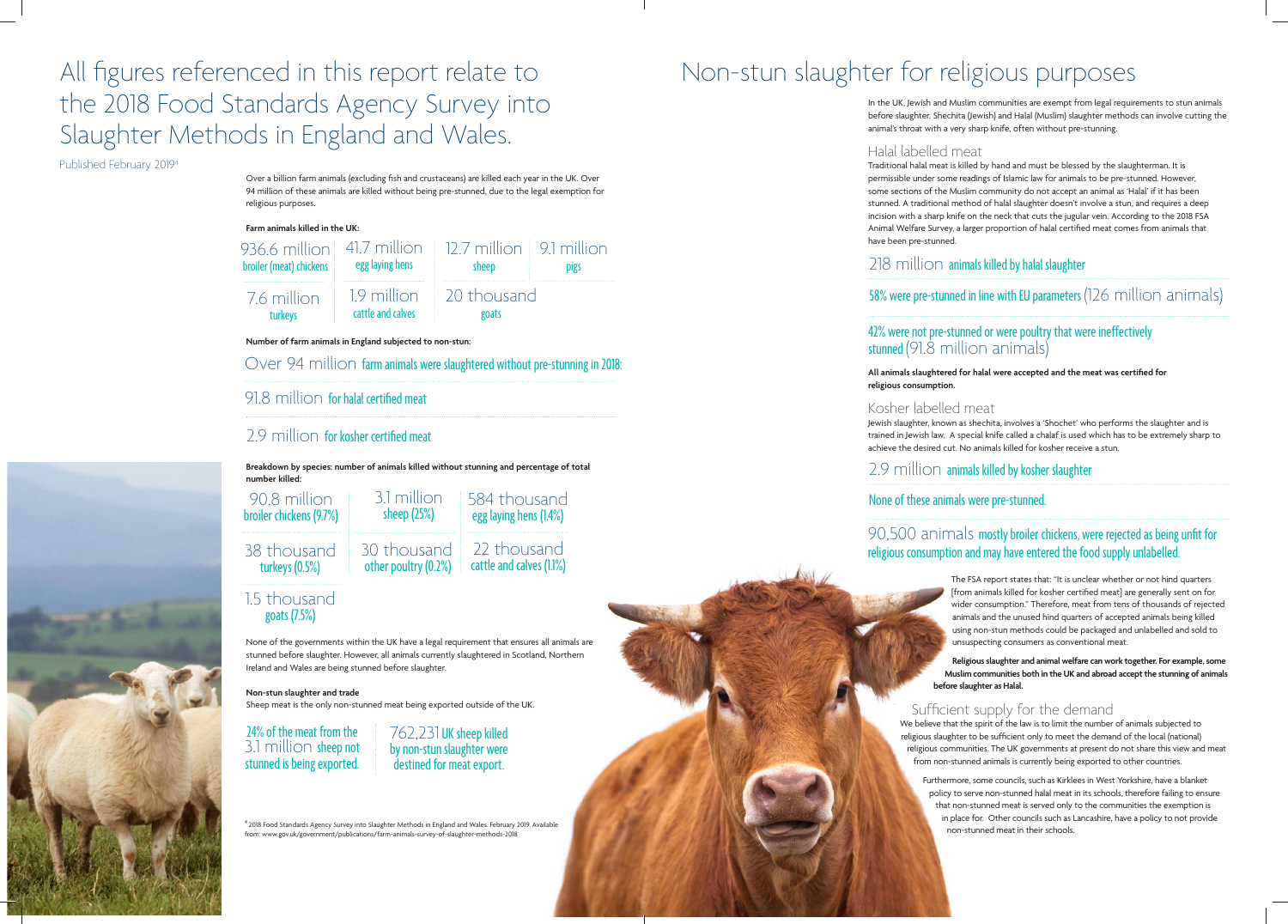# Myths and FAQs

animal's throat. Killing an animal by throat cutting (also known as 'sticking') is not exclusive to slaughter for religious purposes, it is a practice used to bleed out and kill the vast majority of cattle and sheep in the UK. However, pre-stunning ensures the animal is unconscious when the neck is cut so the animal does not suffer.

**Myth:** The neck cut is just like a stun A stun is a process that results in the immediate loss of sensibility (consciousness) in the animal. Religious groups claim that the neck cut serves as a stun. However, after neck cutting there is a period of time before the animal loses consciousness. Therefore the scientific evidence shows that a neck cut is not consistent with an animal immediately losing consciousness and, as such, cannot be considered a form of stunning<sup>5</sup>. .

### **Myth:** Religious meat is cruel and needs to be banned

There doesn't necessarily need to be a ban on meat that is important to religious communities to ensure farm animals receive a more humane death. A proportion of halal meat comes from animals that have been pre-stunned and certified as halal, which highlights that more humane slaughter practices and religious requirements can work together. However, all kosher certified meat for the Jewish community comes from animals that have not been pre-stunned.

## **FAQ:** But aren't all the animals stunned for religious meat

just paralysed – it's not an effective stun? The legislation concerning the killing of farm animals does not make reference to any stunning parameters that must be used for poultry killed in accordance with religious rites. Such an omission leaves this important area – which has a significant impact on poultry welfare at a critical time – unregulated. It is possible that those parameters being used could result in the animals being electrically immobilised and conscious rather than effectively stunned. For those slaughterhouses using stunning parameters that don't meet the EU regulations, the Food Standards Agency is now recording this as a 'non-stun'. For other species such as cattle and sheep, there are clear parameters to apply a pre-stun.

## Worldwide progress

<sup>5</sup> Mellor, D.J., et al. 2009 A re-evaluation of the need to stun calves prior to slaughter by ventral neck incision: An introductory review. New Zealand Veterinary Journal 57, 74-79

Non-stun slaughter is illegal in Denmark, Malta, Slovenia, Sweden, Cyprus, Finland, Luxembourg, Switzerland, Norway, Iceland and Wallonia and Flanders in Belgium. We strongly urge the governments in the UK to follow these examples.

New Zealand has never permitted the slaughter of animals without stunning. Despite this, they have a successful meat export trade to Muslim countries, such as Saudi Arabia, Indonesia, Malaysia and the Gulf Cooperation Council. Australia does allow a small number of poultry and sheep to be slaughtered without pre-stunning for local Jewish consumption only, but these animals receive a post-cut stun, which reduces the period of consciousness. Meat from these animals can be exported to New Zealand if required.

In Germany abattoirs must apply for a licence if they wish to perform non-stun slaughter for religious exemptions. The licence will determine the number of animals which are permitted to be slaughtered using this method. This aids traceability should the actual number involved exceed the amount stated on the licence.

# **Myth:** Only religious slaughter involves cutting an

## Farm assurance labels

**These are some of the UK's largest farm assurance schemes that require animals to be stunned before slaughter.**

# Method of slaughter labelling

Some animals that are slaughtered without stunning do not meet the required standards demanded by the intended religious community. For example, the knife used may have been damaged during the process, or the meat from the hindquarters may not be considered kosher. This results in the meat being rejected on religious grounds, which we believe can then enter the conventional market and be unknowingly purchased by those that do not have such requirements.

Such meat must therefore be clearly labelled to enable consumers to make an informed choice and align their purchasing habits with their own personal preferences and beliefs.

'Pre-stunned', 'Post-stunned' and 'Non-stunned' meat labels could provide sufficient information for the consumer to make an informed choice.





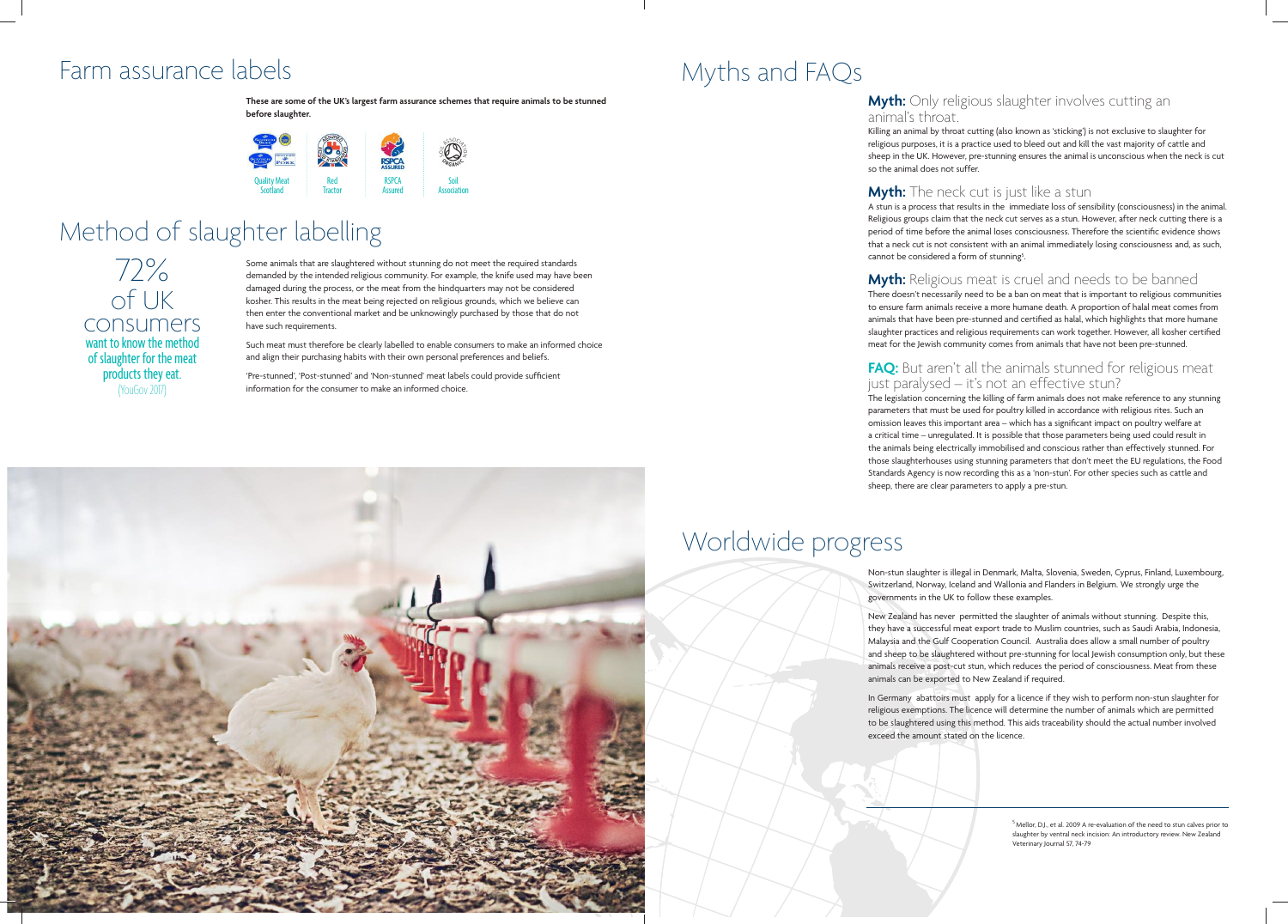# All animals should be stunned before slaughter.



Whilst this practice continues and until there is a change in the law to end non-stun slaughter, we call on the governments in the UK to urgently implement the following measures:

1. Ensure supply goes to the intended communities Stricter measures are needed to ensure that the supply of meat from non-stunned animals matches the demand from the local communities that the derogation is intended to serve only.

### 2. End the export of meat from non-stun slaughter

The export of meat from non-stunned animals must be prohibited as a practice that is not in the spirit of the current legislation. The export of non-stun meat must be prohibited as a practice that is not in the spirit of the current derogation to provide food for the consumption of the UK's religious communities. Germany has banned the export of non-stunned meat.

### 3. Ensure greater transparency

There must be a system in place which records and regularly reports on the number of animals which have not received an effective stun, those who have not received any stun and the amount of non-stun meat that is exported.

### 4. Introduce method of slaughter labelling

All meat from animals that have not been stunned must be clearly labelled. This will enable consumers to fully understand the choice they are making when purchasing such products.

### 5. Move to post-cut stunning

We recognise that while pre-stunning is superior from a welfare point of view, should non-stun slaughter continue to be permitted, post-cut stunning should be required to reduce the period of suffering.

# Support the campaign

**Get involved in the campaign by visiting www.rspca.org.uk/ endnonstun and join the online debate using #EndNonStun**

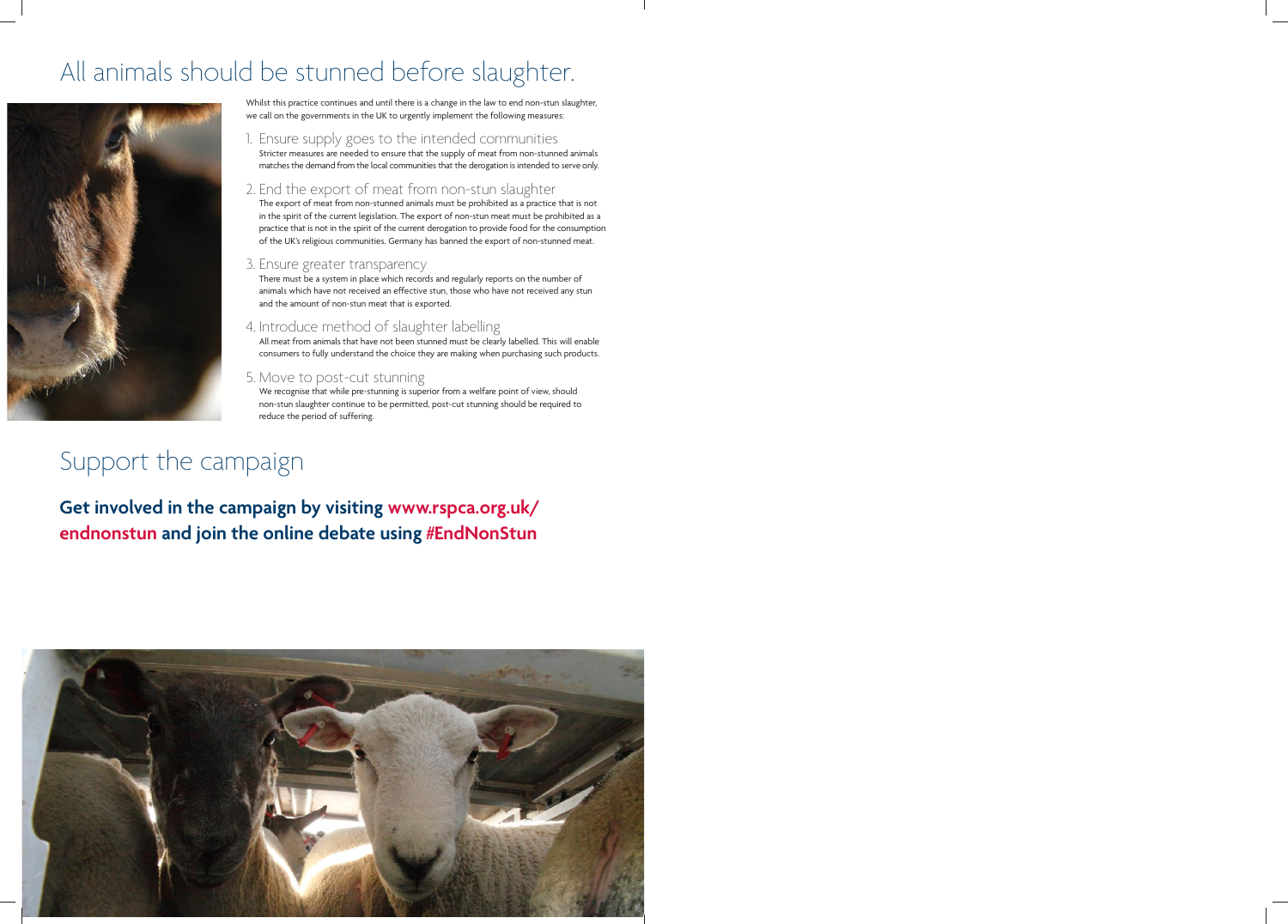$\mathbb{R}^2$ 

 $\overline{\phantom{a}}$ 

 $\overline{\phantom{a}}$